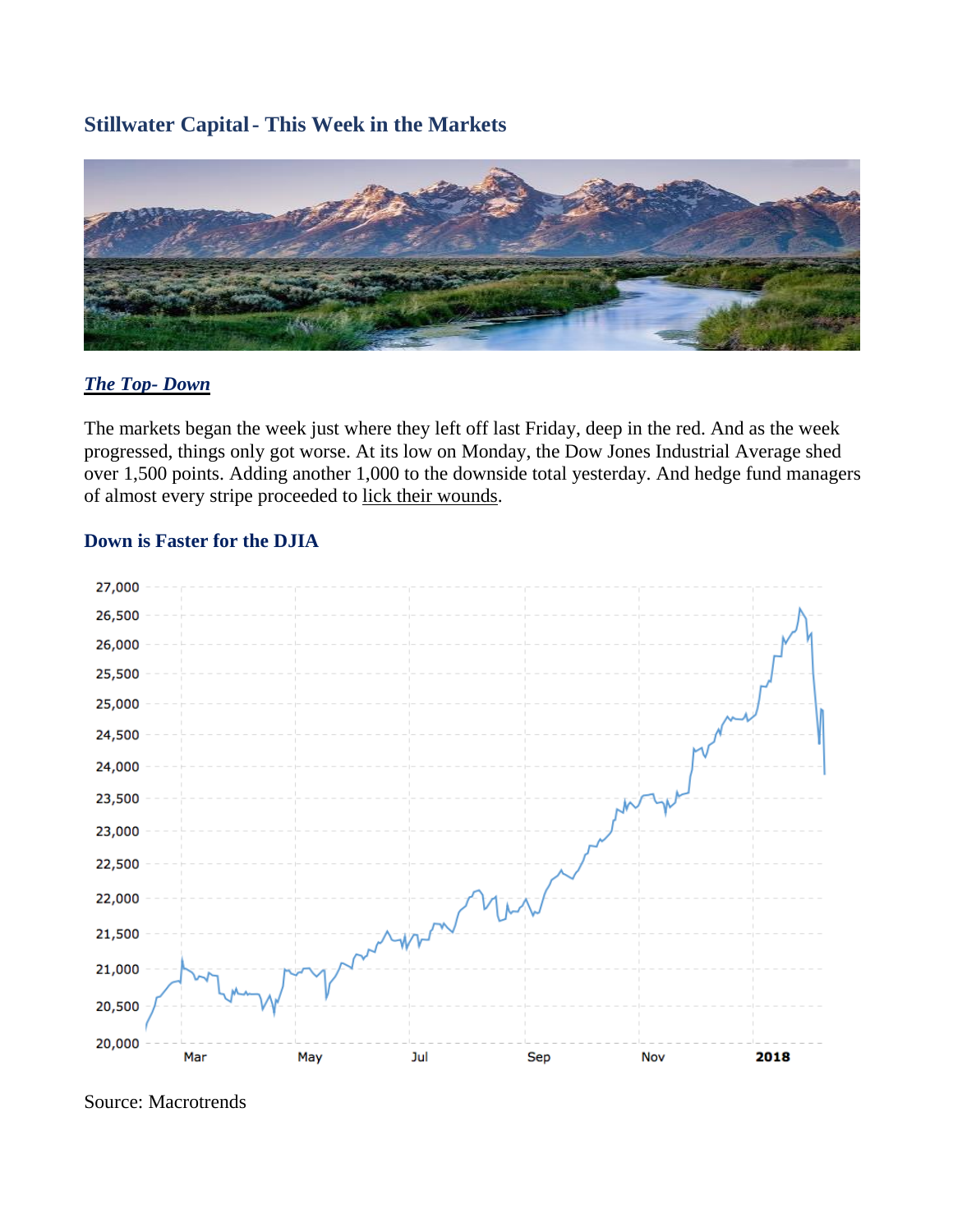With no bid in sight, the question has become, 'did the [machines](https://www.bloomberg.com/news/articles/2018-02-05/machines-had-their-fingerprints-all-over-a-dow-rout-for-the-ages) take over?', with the blame quickly turning to the long stocks/short volatility trade. Those long this previously idyllic trade, found out in a hurry what it feels like to be on the wrong side of the market.

Profits evaporated, and a now [notorious](http://www.chicagotribune.com/business/sns-bc-us-financial-markets-volatility-losers-20180206-story.html) exchange traded note tied to the pair trade, lost 90% of its value. *Bloomberg* reports, those who were on board this ride were ['picking](https://www.bloomberg.com/news/articles/2018-02-06/investors-who-bet-on-calm-markets-were-picking-up-nickels-in-front-of-a-steamroller) up nickels in front of a [steamroller'.](https://www.bloomberg.com/news/articles/2018-02-06/investors-who-bet-on-calm-markets-were-picking-up-nickels-in-front-of-a-steamroller)



## **VIX vs. DJIA**

#### Source: Nasdaq

*Stillwater View: Since we are long metaphors here at Stillwater, let's introduce another one. This time involving fault lines and earthquakes of a different magnitude.*

As they say out here in California, small tremblers that let off a little steam once in a while, are a *very good thing. Simply put, they relieve pressure that's building under the surface.*

This market had gone nary a year without even the slightest fault slip. And while it's only been a *10% pullback, the speed at which it occurred has market participants wondering what's next.*

## **Checking the Damage**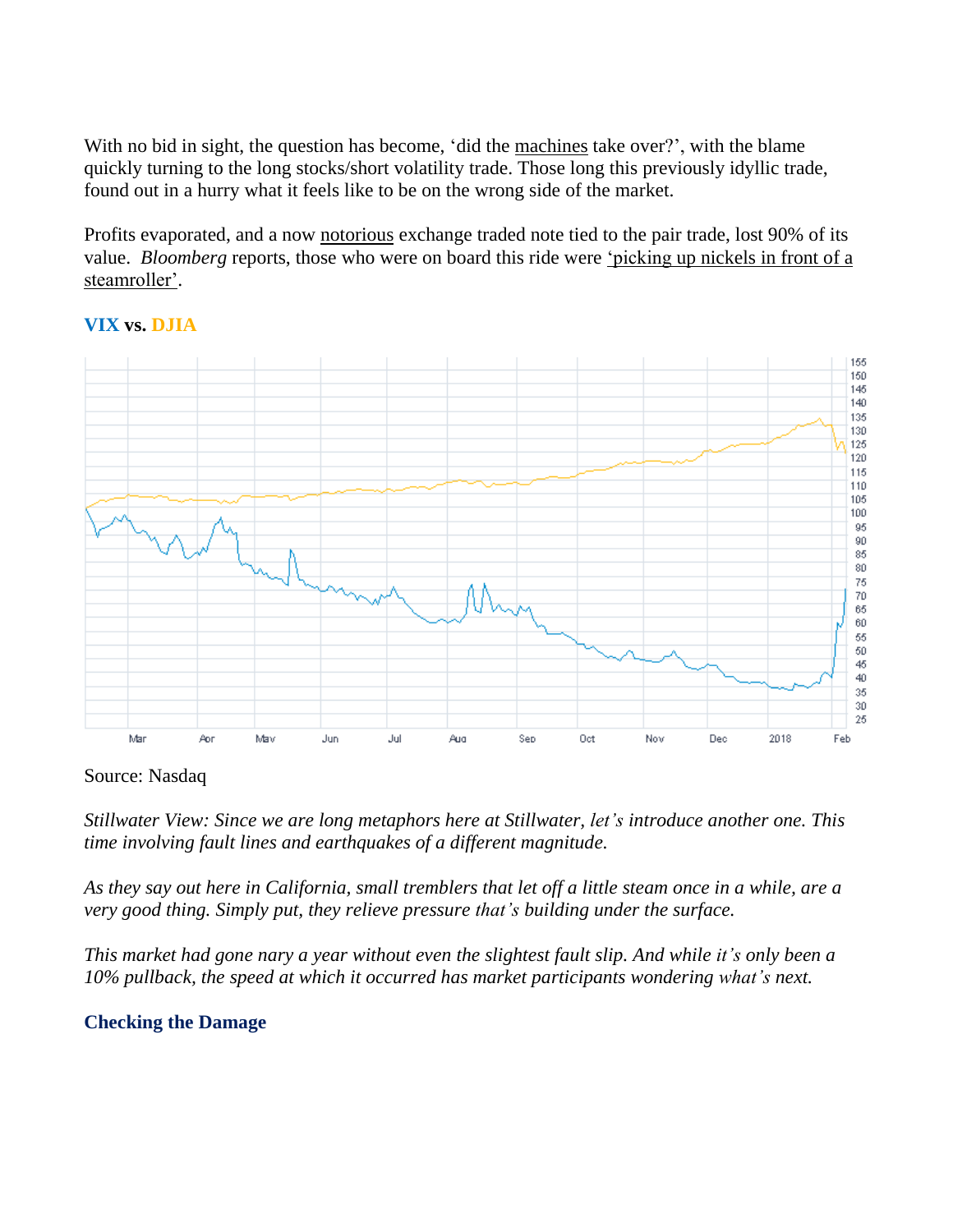

Source: Nature

*The New York Times'* Andrew Ross Sorkin reports the fear this market faces is that tax cuts could possibly work *too* well. The most likely result being an uptick in [inflation](https://www.nytimes.com/2018/02/05/business/dealbook/trump-markets-stimulus.html?rref=collection%2Fsectioncollection%2Fbusiness-dealbook&action=click&contentCollection=dealbook®ion=rank&module=package&version=highlights&contentPlacement=3&pgtype=sectionfront) soon headed our way.

## **Wage Growth**

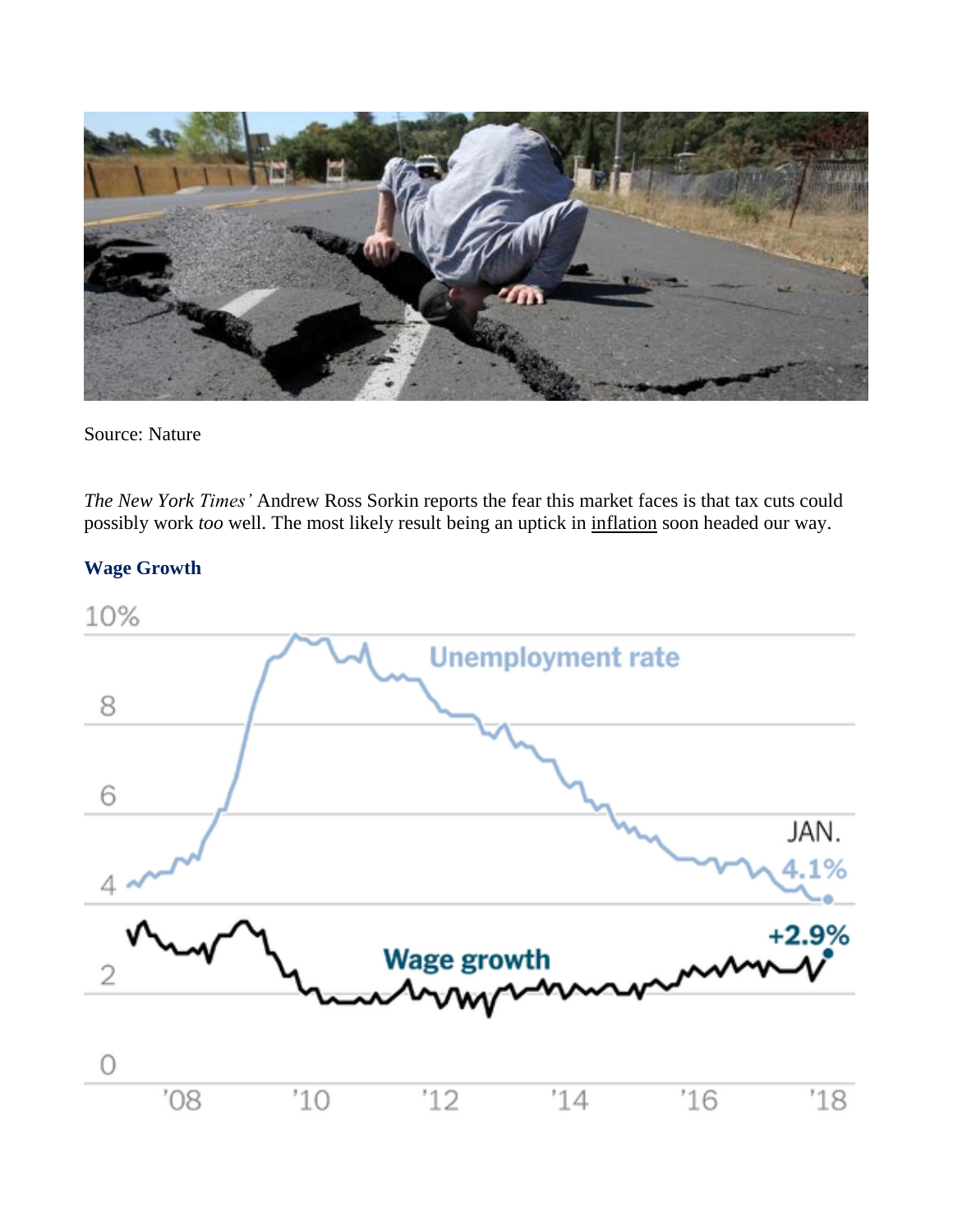#### Source: New York Times

Stillwater View: It's incredible to think that the slightest increase in wages on the far side of the *chart, might very well be the little butterfly who flapped it's wings, and subsequently started a global tsunami of rate normalization. Namaste.*

The torch has now been passed from the era of ultra-low inflation and interest rates, to a new and *perhaps more normalized existence. That in and of itself isn't scary, as long as it's contained and [vigilante](https://www.cnbc.com/2017/12/18/the-bond-vigilantes-may-seize-power-in-2018-as-worldwide-debt-swells.html) justice stays at bay.*

#### **Bond Market VIX**



Source: CNBC and Thompson-Reuters

#### *The Bottom-Up*

Snap Inc. and Twitter did their best impressions of Facebook this week. Rising from their post IPO deathbed to join the party.

Snap proved their skeptics and short sellers wrong, when they announced [revenues](https://www.cnbc.com/2018/02/06/snap-earnings-q4-2017.html) and earnings well ahead of Street expectations. Meanwhile, the move from 140 to 280 characters has helped [Twitter](https://www.npr.org/sections/thetwo-way/2018/02/08/584220408/twitter-announces-a-profit-for-the-first-time) join the ranks of profitable publicly owned companies.

## **Twitter & Snap Inc.**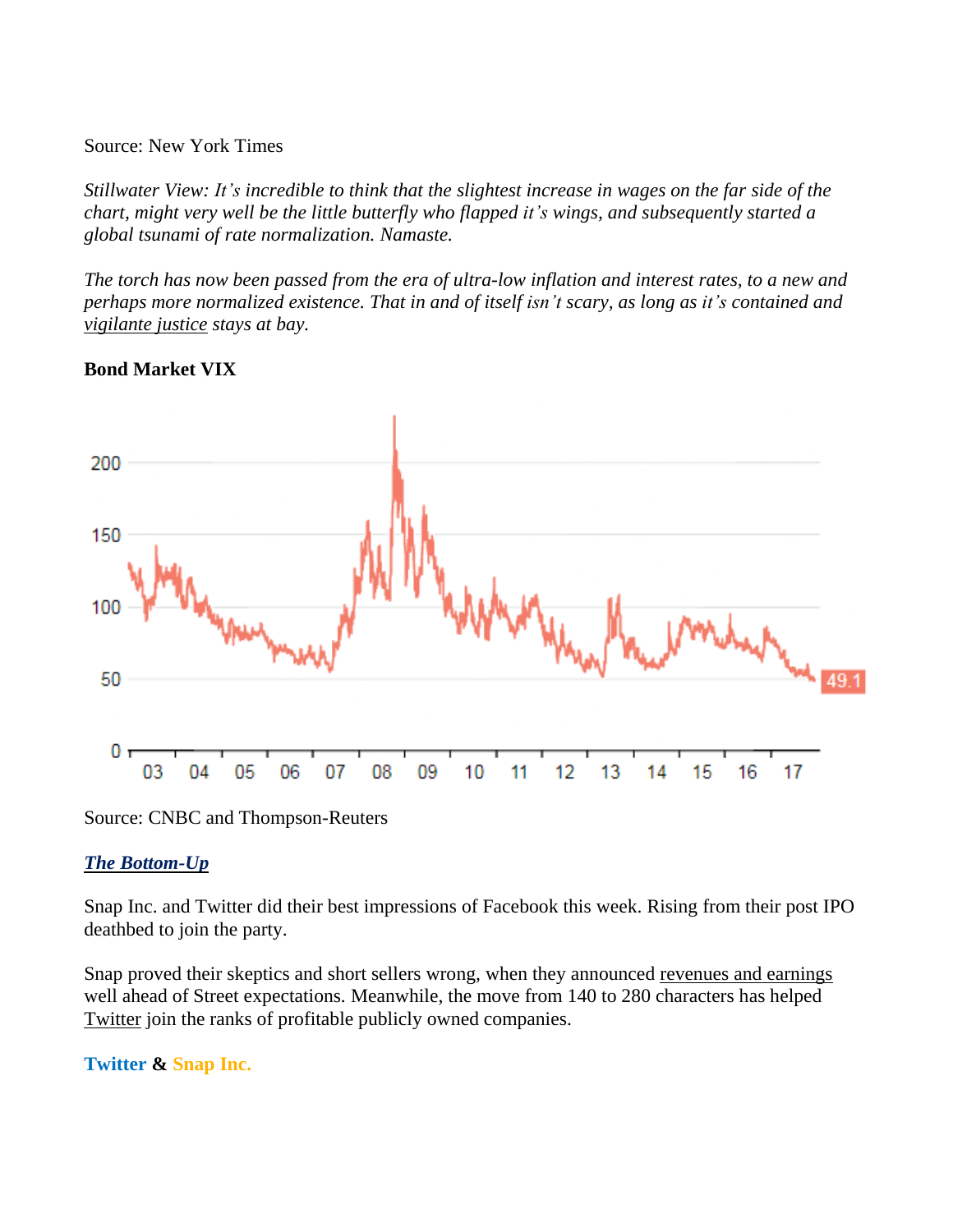

## Source: Nasdaq

The Fed pulled out the ugly stick and gave Wells Fargo a full [whack](https://www.nytimes.com/2018/02/02/business/wells-fargo-federal-reserve.html?rref=collection%2Fsectioncollection%2Fbusiness-dealbook&action=click&contentCollection=dealbook®ion=stream&module=stream_unit&version=latest&contentPlacement=8&pgtype=sectionfront) to the head last week. Removing four board members and curtailing the banks' ability to grow until they show an ability to operate more like a traditional lender and less like Premier Properties.

## **'ABC = Always Be [Closing'](https://www.youtube.com/watch?v=r6Lf8GtMe4M)**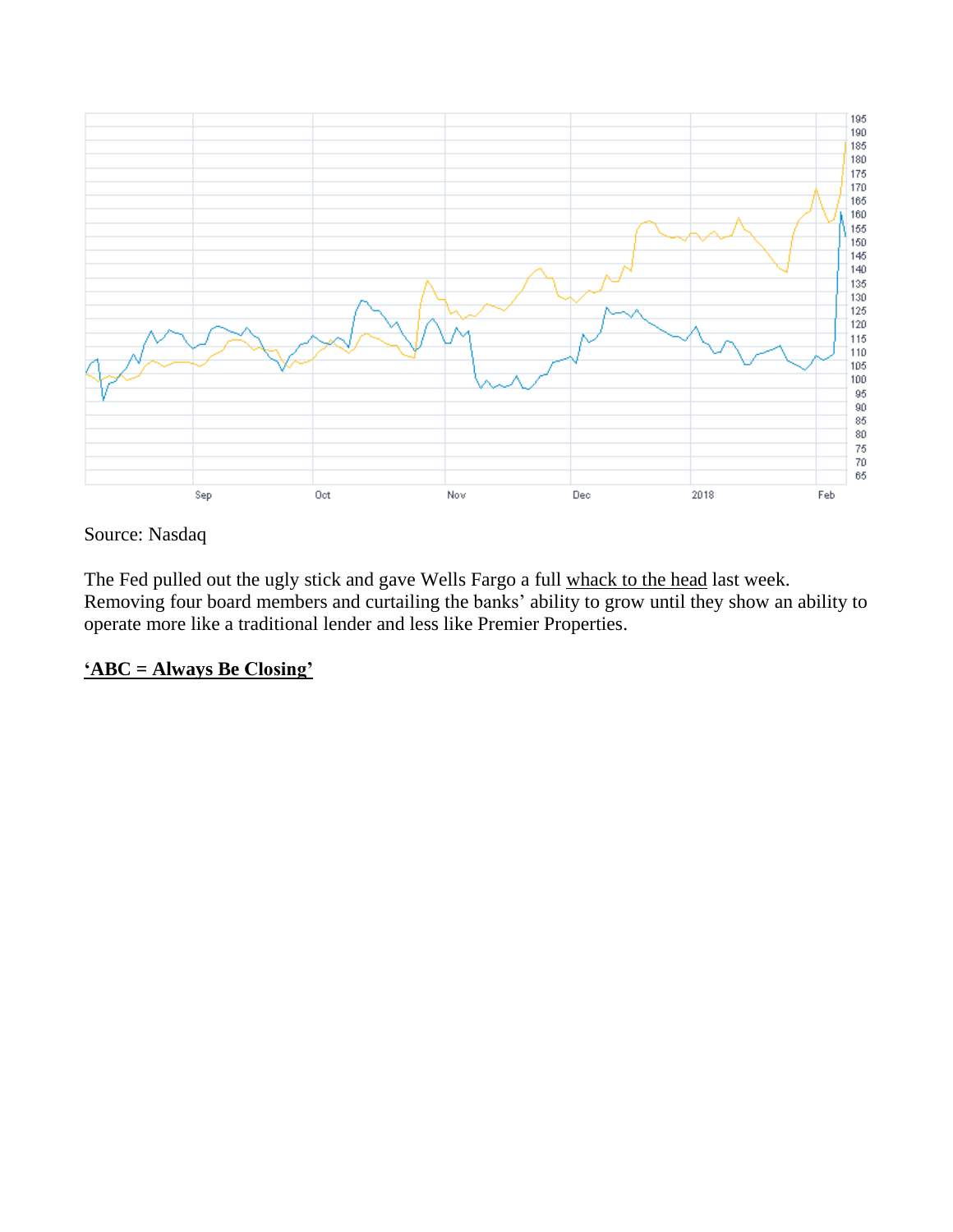

## Source: Glengary Glenn Ross

*Stillwater View: Ever since last year, Wells Fargo has been a favorite short position of Stillwater* Capital, albeit a frustrating one as well. We got the fundamentals right, as a cloud of shady sales *practices most certainly hangs over the company. However, the timing of the trade has been a challenge.*

The stock itself has been on an upward march along with the rest of the banking sector since late *last year. Stillwater recently paired off the short in Wells with a long position in Morgan Stanley and the trade has been working.*

**Wells Fargo vs. Morgan Stanley**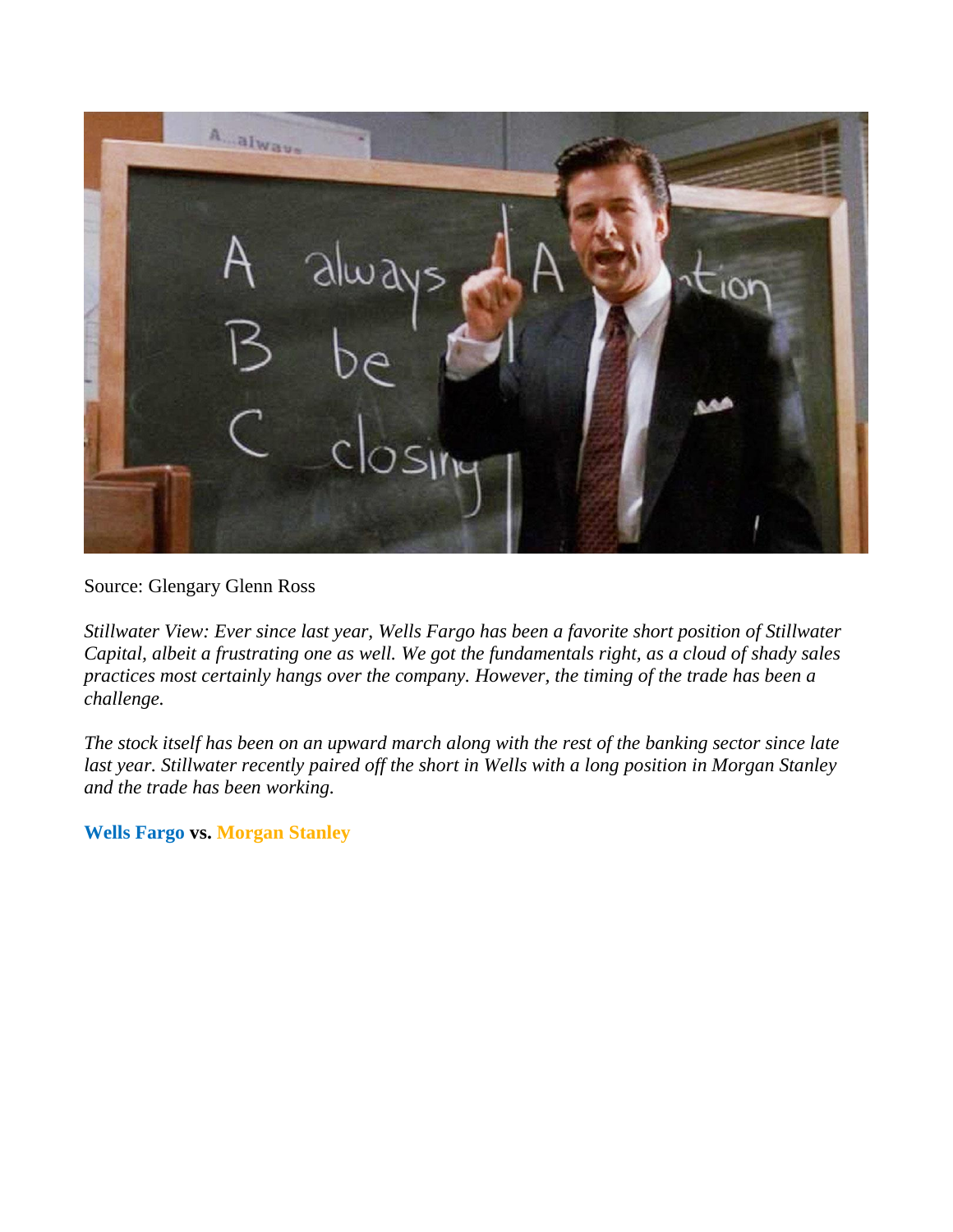

Source: Nasdaq

## *Up & Down Wall Street*

When you shake the market this hard, a lot of opinions are going to fall out as to what caused all of this to happen.

Carl Icahn provides a dire warning, claiming the market will <u>one day [implode](https://www.cnbc.com/2018/02/06/billionaire-investor-carl-icahn-there-are-too-many-derivatives-and-the-current-market-is-a-rumbling-warning.html)</u> 'because of these wacky levered products'. Omega's Lee [Cooperman](https://www.cnbc.com/2018/02/07/cooperman-crazy-securities-are-destroying-the-best-capital-market-in-the-world.html) called on regulators to step in and start taking a closer look before the best capital markets in the world are destroyed. And finally, Jim Cramer shared his view that VIX [derivative](https://www.cnbc.com/2018/02/06/cramer-vix-trading-products-are-practically-designed-to-fail.html) products were 'practically designed to fail'.

*Stillwater View: Wall Street and the investing public's have long had a dysfunctional relationship with these products. Investors certainly love them when they work, easily falling prey to their intoxication. Their carnival barkers becomes the bartender, setting up doubles and triples as the party rages on, keeping the place open well past 'closing'.*

*Intended for better, but usually for worse, regulators have a tendency of showing up after the bar fights break out, and as a result people get hurt.*

#### **Evolution of the ETF**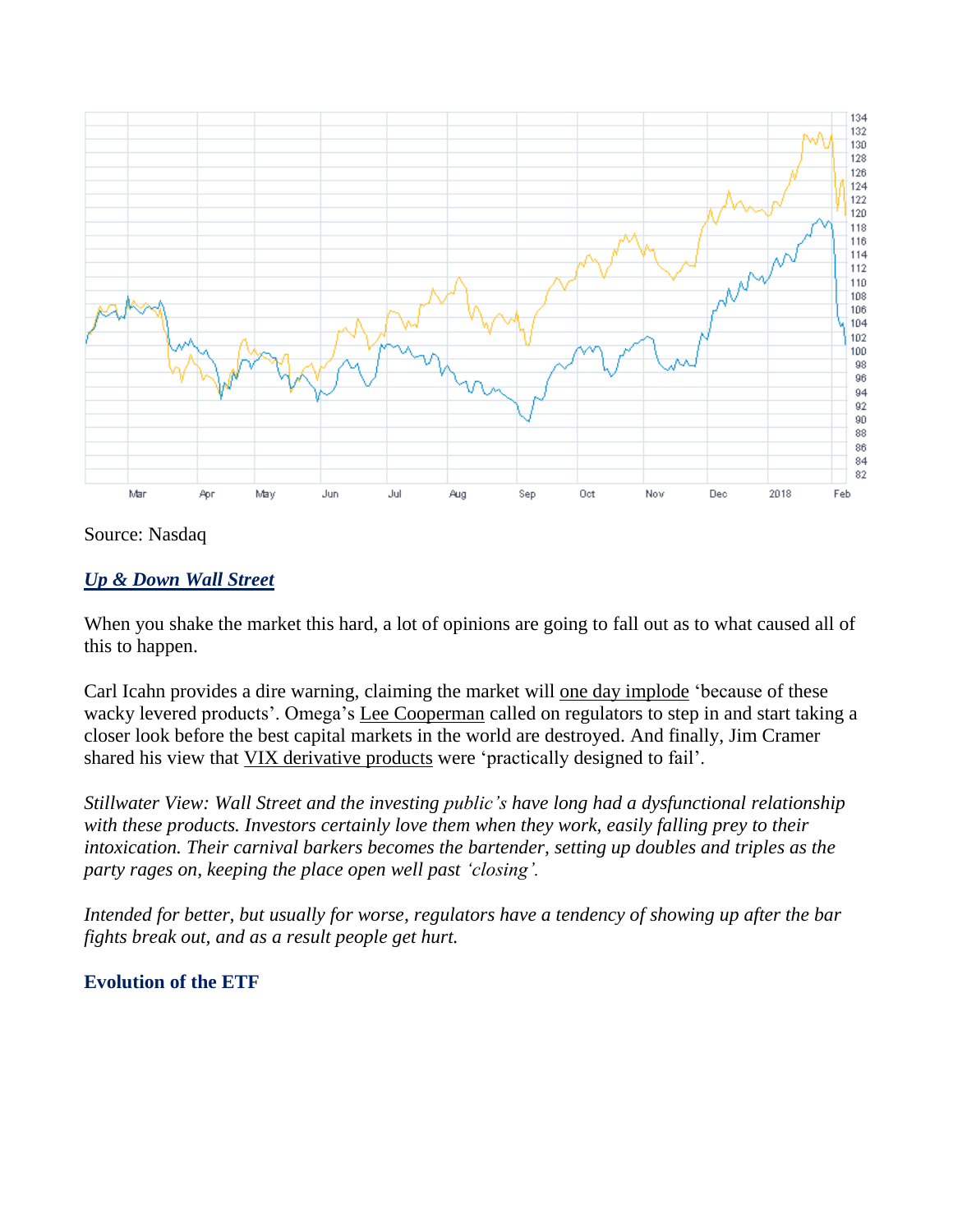

Source: Sage Investor

Morgan Stanley's Global Market Strategist, Ruchir Sharma, penned an op-ed piece on Wednesday proclaiming that 'The Stock Market is [Volatile](https://www.nytimes.com/2018/02/06/opinion/stock-market-volatile.html?mtrref=www.google.com&gwh=856EB50CCE688674FFB11ECEC5261206&gwt=pay&assetType=opinion) Again, Get Used to It'

He also made the rounds on [CNBC](https://www.cnbc.com/2018/02/07/the-bull-market-is-in-the-process-of-topping-out-morgan-stanley.html) and [Bloomberg](https://www.bloombergquint.com/global-economics/2018/02/06/get-used-to-such-market-crashes-says-ruchir-sharma) to explain his view. This week's market selloff was the 'first crack' and he thinks we will be directionally lower over the next 12-18 months.

*Stillwater View: Stillwater's Trinity Equity came into this selloff hedged, While that kept us from fully participating in January's market melt up, it also produced positive low volatility returns on Friday, Monday and again on Tuesday. No small feat given the extreme moves in the market.*

If you or your clients are looking for a solution that can help smooth the ride in a changing and *unpredictable market, let's have a conversation. Preferably on the front end, not the back, of a an ever evolving outlook.*

# **[Stillwater](http://stillcap.com/files/123180684.pdf) Trinity Equity**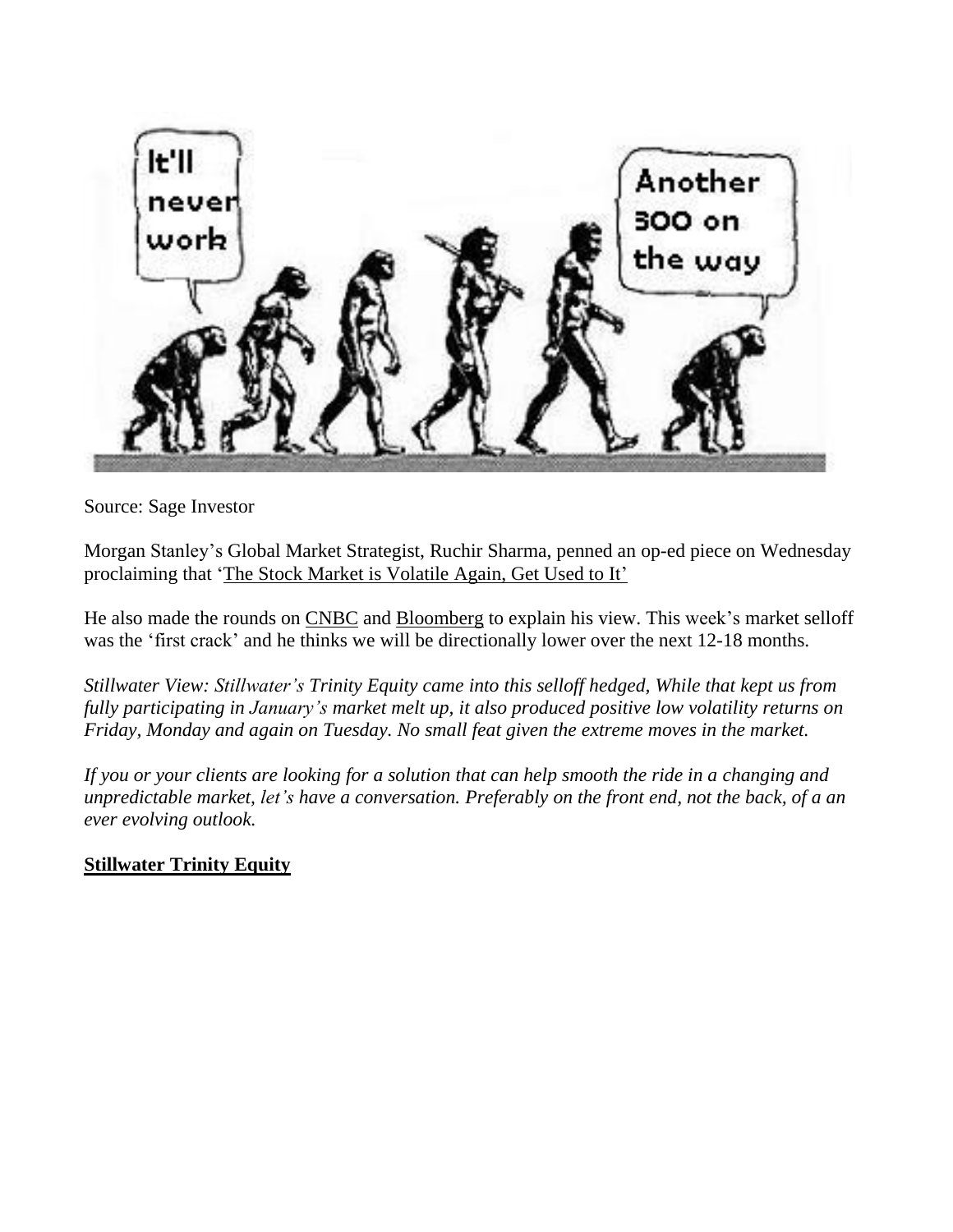# **TRINITY EQUITY**

# STILLWATER CAPITAL, LLC



Trinity Equity invests in companies with growing earnings in expanding markets with defendable business models in all sectors of the economy. The strategy takes short positons in companies where we believe that deteriorating fundamentals are not reflected in the share price. We also use short positions to hedge downside risk to our long positions This strategy provides the broadest market exposure of all our hedged solutions.

By investing in growing companies, we can participate in the most dynamic segments of the economy. Whether it be a company that brings a new distribution model to the market that changes the way the consumer thinks about purchases or an oil service business that helps producers better understand the geology of their fields, these enterprises are on the front edge of the growth curve.

The strategy invests or sells short securities in the following areas.

| <b>Health Care</b><br>Consumer Discretionary | Technology<br><b>Consumer Staples</b> | Industrial<br>Energy |
|----------------------------------------------|---------------------------------------|----------------------|
|                                              |                                       |                      |

The strategy is managed by an experienced portfolio manager with over twenty years of knowledge in hedged equity investing. The same philosophy and process used to identify opportunities for Trinity Equity has proven successful with other strategies.

Offered in a separately managed account form, where the investor has full view into the portfolio, the strategy provides liquidity, transparency, and a flat management fee without a performance carry or K-1 partnership reporting.

Stillwater Trinity Equity is a powerful investment solution that enhances the return potential of a client's portfolio. By combining growing companies with short positions to hedge market risk. the strategy contains the features needed to provide upside capture and downside protection over a full market cycle.

DISCLOSURE: Stillwater Capital, LLC is a Registered Investment Adviser. Advisory services are only offered to clients or prospective clients where Stillwater Capital, LLC and its representatives are properly licensed or exempt from licensure. This website is solely for informational purposes. Past performance is no quarantee of future returns. Investing involves risk and possible loss of principal capital. No advice may be rendered by Stillwater Capital, LLC unless a client service agreement is in place. For more information visit www.stillcap.com

#### *Diversions*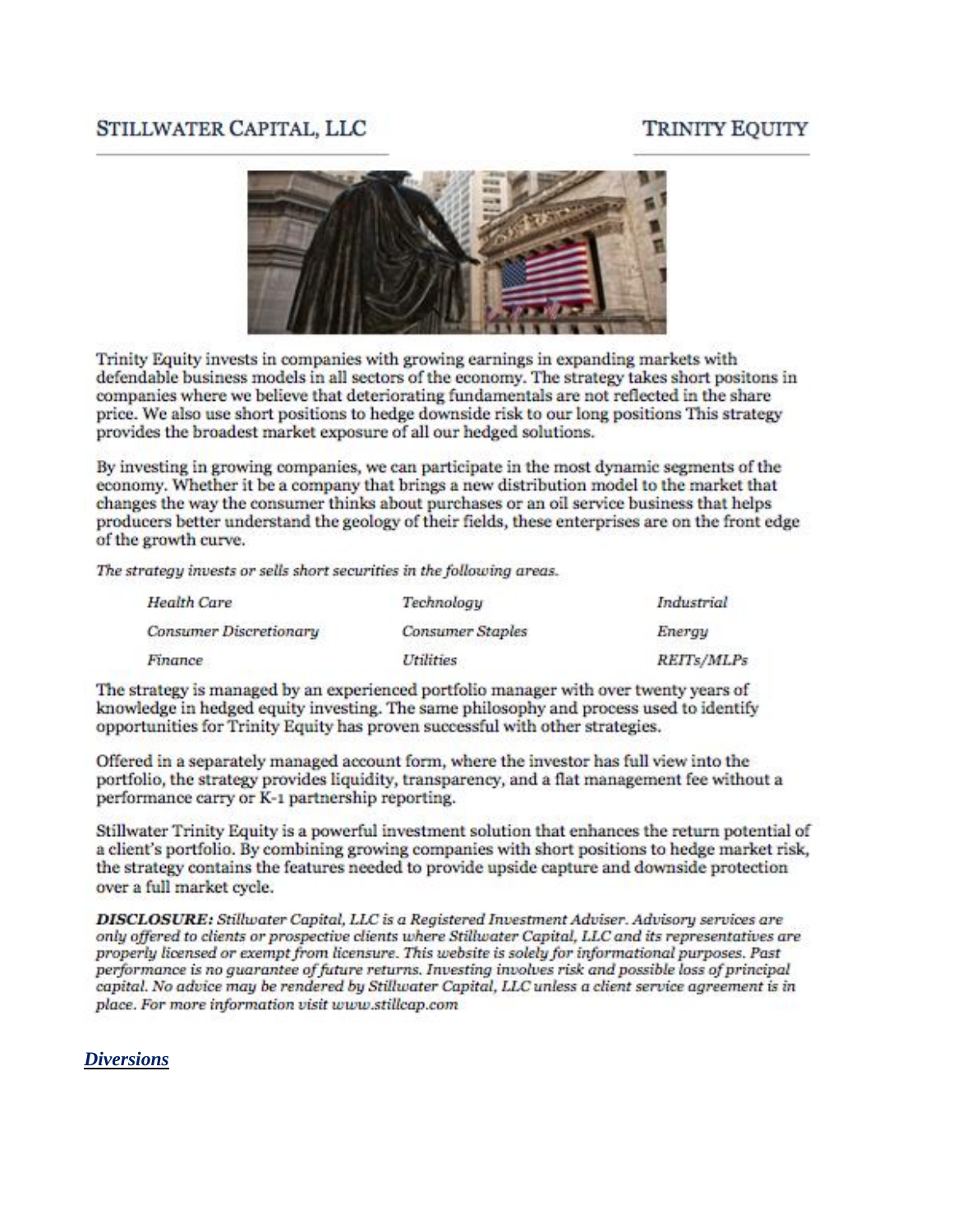The XXIII Winter [Olympic](https://www.olympic.org/pyeongchang-2018) Games got underway yesterday, with opening ceremonies being telecast tonight on [NBC](https://www.nbc.com/olympics?nbc=1) at 8:00 eastern. Mike [Tirico](http://www.nbcolympics.com/news/nbcs-mike-tirico-set-fill-bob-costas-shoes-korea) takes over the broadcast helm from Bob Costas and *Curbed* provides a photo tour of every [Olympic](https://www.curbed.com/2018/1/23/16898676/winter-olympics-2018-pyeongchang-south-korea-venues) venue.

# **Olympic Stadium**



Source: PyeongChang 2018

On the subject of games of the winter variety, Stillwater Capital presents the mid-season ski report. This year's theme…pray for snow!

[California](https://www.onthesnow.com/california/skireport.html) – Marginal, with most bases showing less than 5o inches of snow. The last dusting took place in late January and it's been spring skiing ever since.

[Colorado,](https://www.onthesnow.com/colorado/skireport.html) [Wyoming](https://www.onthesnow.com/wyoming/skireport.html) and [Utah](https://www.onthesnow.com/utah/skireport.html) – Sadly, not much better. The states saw snow last week, but it was a small storm that only added a few inches of the fresh stuff.

[Montana](https://www.onthesnow.com/montana/skireport.html) – The Treasure State has been the beneficiary of some early seasons storms and can boast the best conditions in the west. Beautiful Red Lodge [Mountain](https://www.redlodgemountain.com/) recently got slammed.

## **Red Lodge, Montana**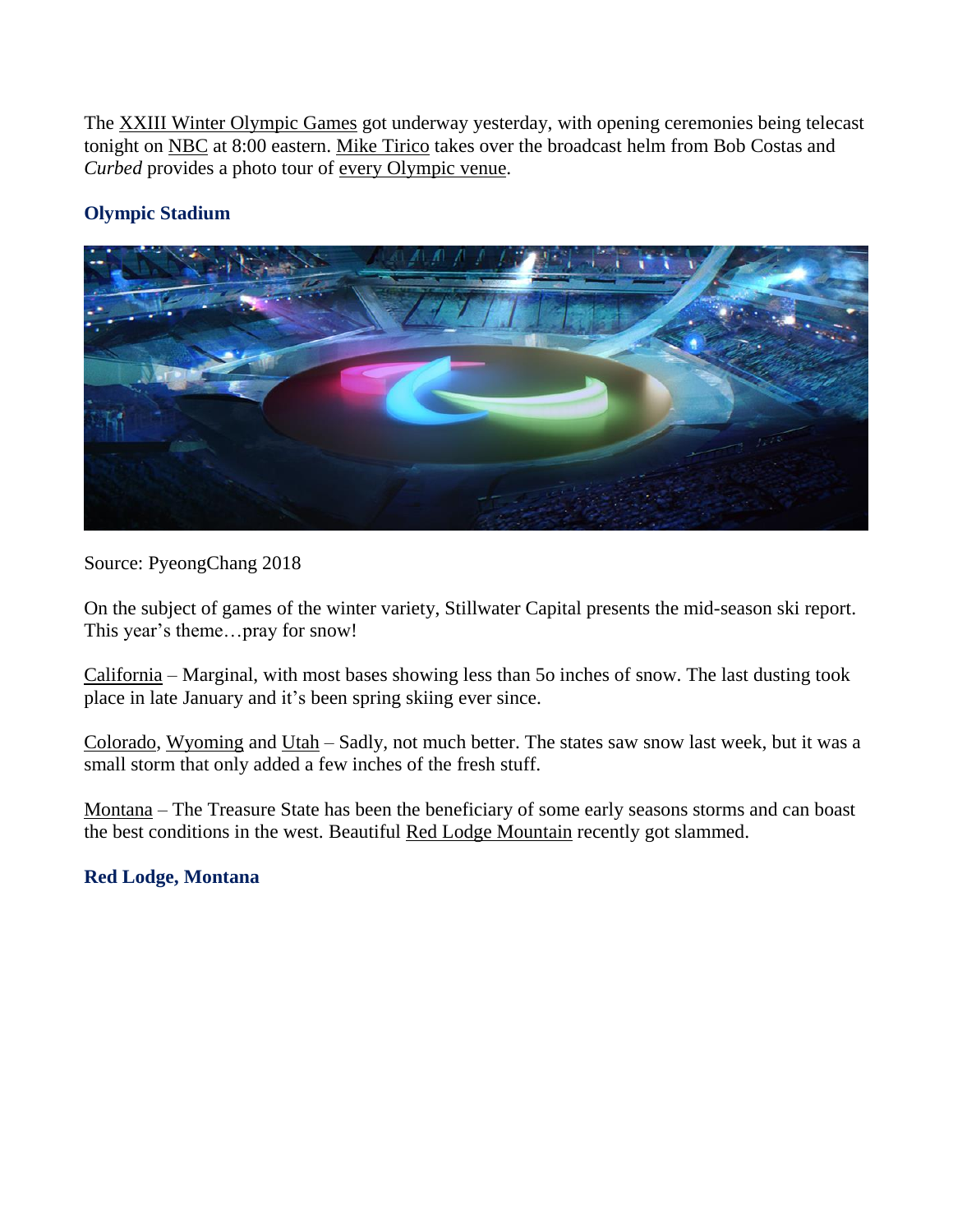

Source: [www.redlodge.com](http://www.redlodge.com/)

While the year is still young, we have already lost two deans of the fine sport of skiing. [Ted](https://www.sltrib.com/news/business/2018/01/30/ted-johnson-the-visionary-behind-snowbird-dies-of-his-injuries-after-a-drunk-driver-hit-him-in-a-crosswalk/) [Johnson,](https://www.sltrib.com/news/business/2018/01/30/ted-johnson-the-visionary-behind-snowbird-dies-of-his-injuries-after-a-drunk-driver-hit-him-in-a-crosswalk/) who teamed with Dick Bass to build the [Snowbird](https://www.snowbird.com/lodging/specials/?utm_campaign=search_brand_snowbird_resort&utm_medium=ppc&utm_source=google&gclid=Cj0KCQiAh_DTBRCTARIsABlT9MbVSLqkwOmGIpeGQvYl1CiEBjzikGkyxQ5rL5_O7APlrjILP5bqi2MaAh2TEALw_wcB&gclsrc=aw.ds) Resort, passed away in January. The 'Silver Fox' worked at neighboring Alta for ten years before pursuing Bass and his financial backing.

Film legend [Warren](http://variety.com/2018/film/people-news/warren-miller-dead-dies-skiing-1202676670/) Miller also went to the big powder bowl in the sky at the age of 93. The release of his annual film coincided with the start of ski season and rivaled 'The Rocky Horror [Picture](http://rockyhorror.com/) [Show'](http://rockyhorror.com/) in terms of its cult status.

#### **Warren Miller at Mammoth**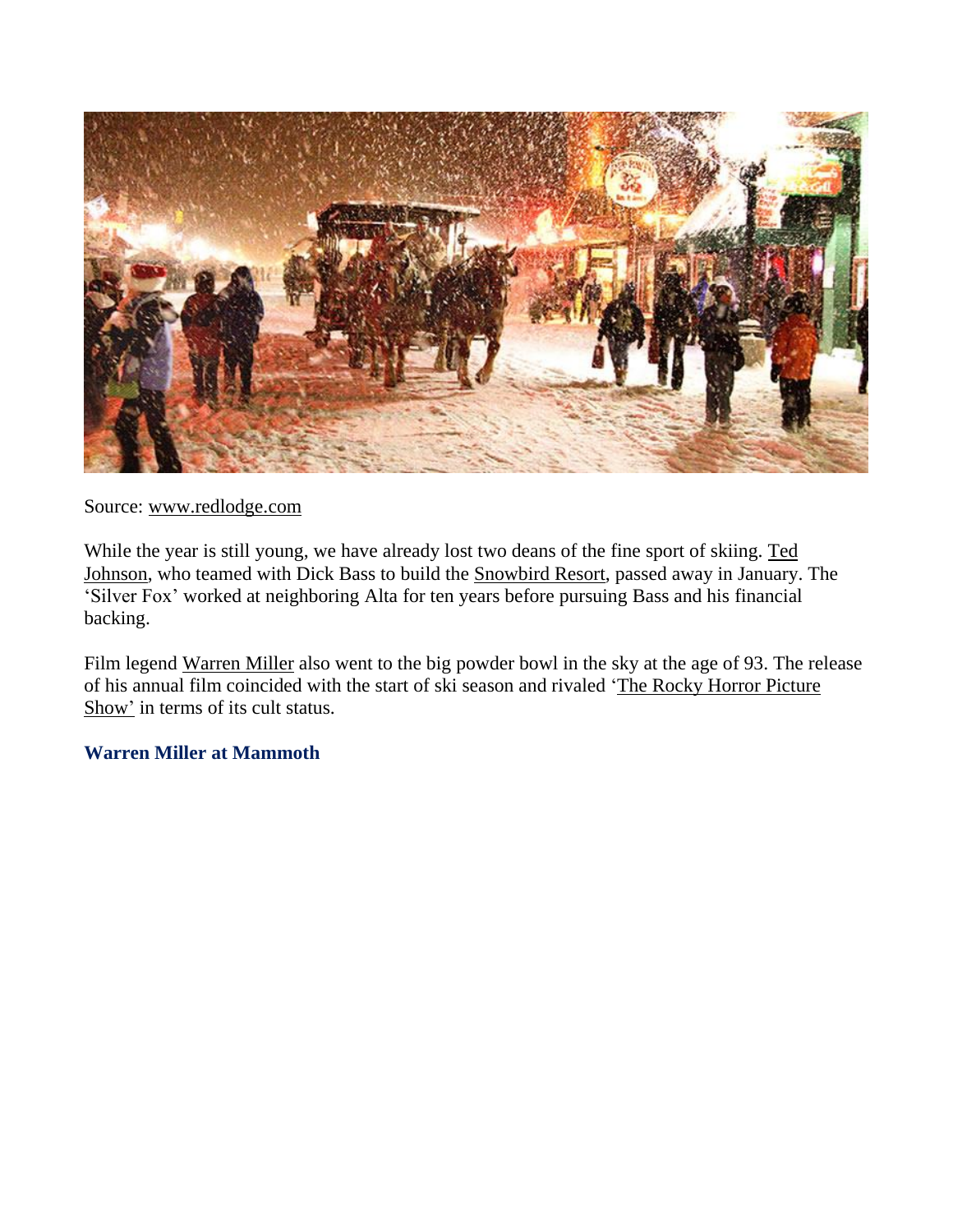

Source: Inside SoCal

To subscribe or unsubscribe to Stillwater Capital's "This Week in the Markets" please e-mail [contact@stillcap.com.](mailto:contact@stillcap.com)

*DISCLOSURE: Stillwater Capital, LLC is a Registered Investment Adviser. Advisory services are only offered to clients or prospective clients where Stillwater Capital, LLC and its representatives are properly licensed or exempt from licensure. This website is solely for informational purposes. Past performance is no guarantee of future returns. Investing involves risk and possible loss of principal capital. No advice may be rendered by Stillwater Capital, LLC unless a client service agreement is in place.*

*Stillwater Capital, LLC provides links for your convenience to websites produced by other providers or industry related material. Accessing websites through links directs you away from our website. Stillwater Capital, LLC is not responsible for errors or omissions in the material on third party websites, and does not necessarily approve of or endorse the information provided. Users who gain access to third party websites may be subject to the copyright and other restrictions on use imposed by those providers and assume responsibility and risk from use of those websites.*

*General Notice to Users: While we appreciate your comments and feedback, please be aware that*